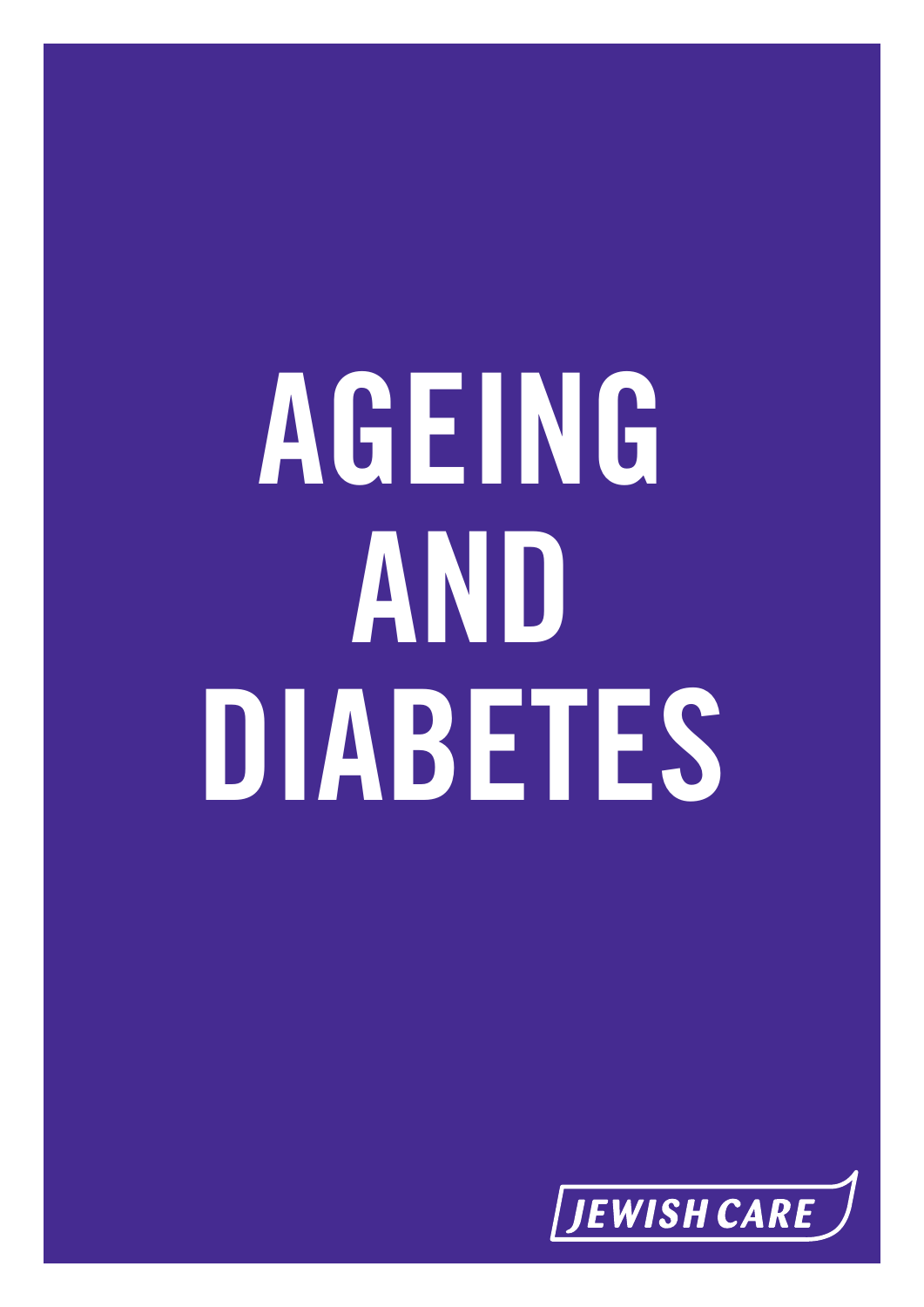Managing diabetes is the same for people of all age groups but there are some specific changes due to growing older which might affect diabetes.

# **FOOD AND DIET**

If you are underweight rather than overweight it may not be appropriate to reduce the fat, salt and sugar. Poor or irregular eating can cause low blood sugar (hypoglycaemia).

# **HYPOGLYCAEMIA OR 'HYPO'**

Older people may have added risk factors which can lead to hypo.Many older people find their hypo warning symptoms become less obvious, and some have no symptoms at all.

#### **THIS MAY MEAN THAT THE FIRST SIGNS ARE NOT NOTICED BY AN INDIVIDUAL, SUCH AS:**

- Inability to concentrate
- Personality change
- Morning headaches
- **Sleep disturbance**

## **HYPOS WHICH GO UNNOTICED CAN CAUSE UNPLEASANT SYMPTOMS:**

- $C$ onfusion
- Speech and self-care difficulties
- Poor appetite
- **Aggressive behaviour**
- **I**l Insteadiness and falls
- **2** | Ageing and diabetes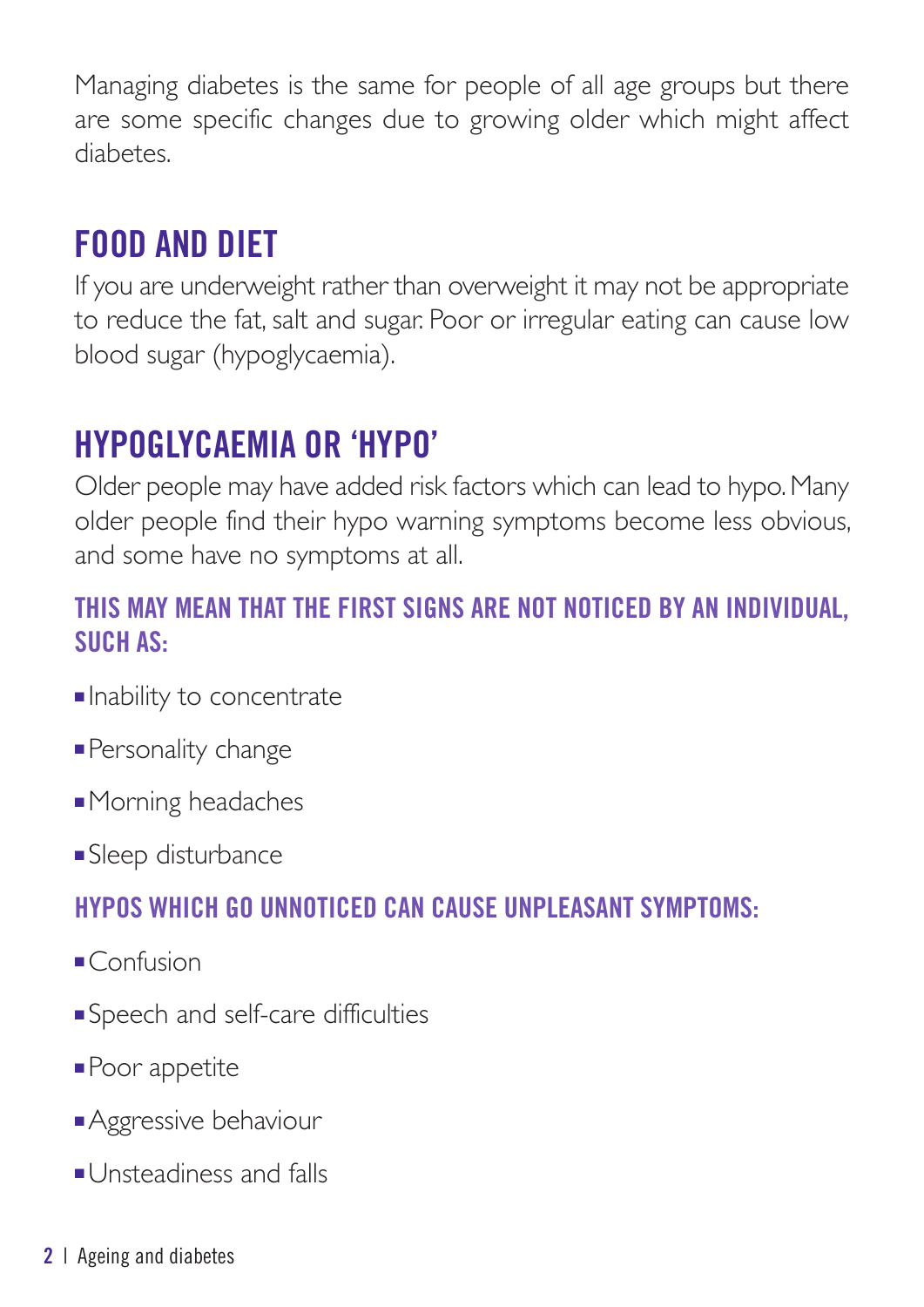- **Losing consciousness**
- Cognitive damage
- **Heart attack or stroke**

## **DIABETES AND DEMENTIA POSSIBLE PROBLEMS**

- High blood glucose levels can make you pass more urine than usual.
- <sup>n</sup> Uncontrolled diabetes can make you feel thirsty. Your carers may assume you have forgotten that you have recently had a drink when you ask for another.
- You may feel more tired if your diabetes is not controlled.
- **Certain diabetes treatments, including insulin, can cause low blood** glucose (hypoglycaemia or'hypo').This can make your memory worse or cause falls, confusion and distress. It may feel like your dementia is getting worse.
- **If** you have had diabetes for a long time, it can damage nerves resulting in pain, especially in your feet. It may be difficult to get help for this if you find have difficulty with finding the right words for things.
- <sup>n</sup> You may forget to take your diabetes medication.You may take it too often if you forget that you have already taken it.
- You may forget to eat, which can lead to low blood glucose readings if you inject insulin or take certain tablets.You may forget that you have already eaten and so eat again, causing high or erratic blood glucose levels.
- **If** you are using insulin or taking tablets that cause 'hypos', you may find that dementia prevents you from recognising the symptoms of a 'hypo'. You may need to rely on other people to help you with this. Dementia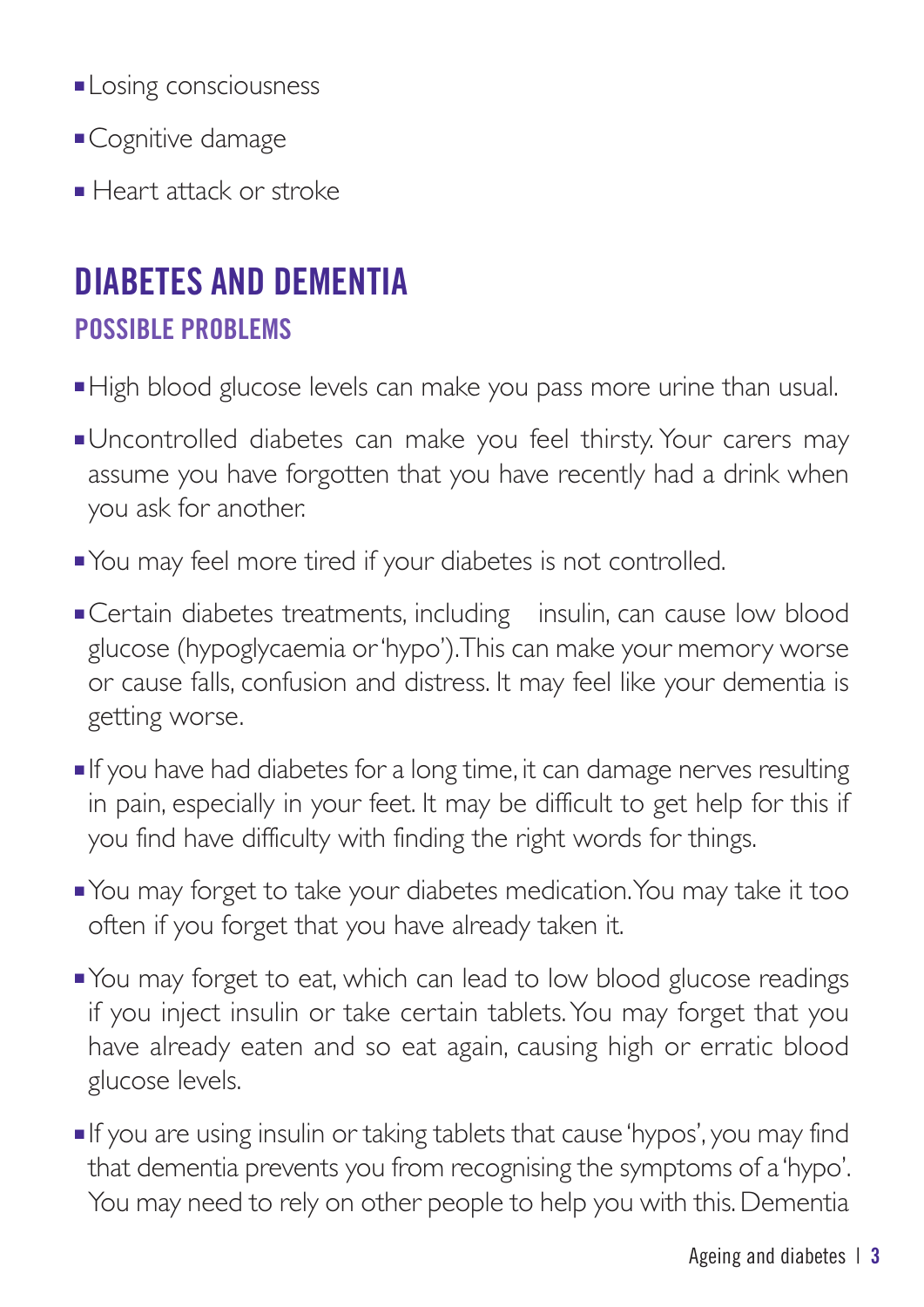can make it difficult to find the right words for things, so if you feel 'hypo', you may not be able to explain this to anyone.

Although you may have been managing your diabetes for a long time, dementia may make it difficult for you to manage your medication,take your blood glucose, inject your insulin safely, and may affect your ability to make decisions about your blood glucose readings safely.

## **TREATMENT OF HYPOS**

A hypo should be treated immediately in a conscious person with fast-acting glucose, such as a sugary (non-hot, non-milky) drink or some glucose tablets and followed up with something starchy like biscuits, a sandwich or the next meal. A personal hypo box with hypo treatments and instructions for treatment can be kept at hand. If someone is unconscious, call for medical help or an ambulance.

# **PREVENTION OF HYPOS**

To prevent hypos, it is helpful to have regular mealtimes and snacks containing carbohydrate and to be aware of hypo symptoms and what to look out for in individuals who may be at risk.Target levels for blood glucose control should not be too tight and medication must be right for the individual.This is something to discuss with your GP.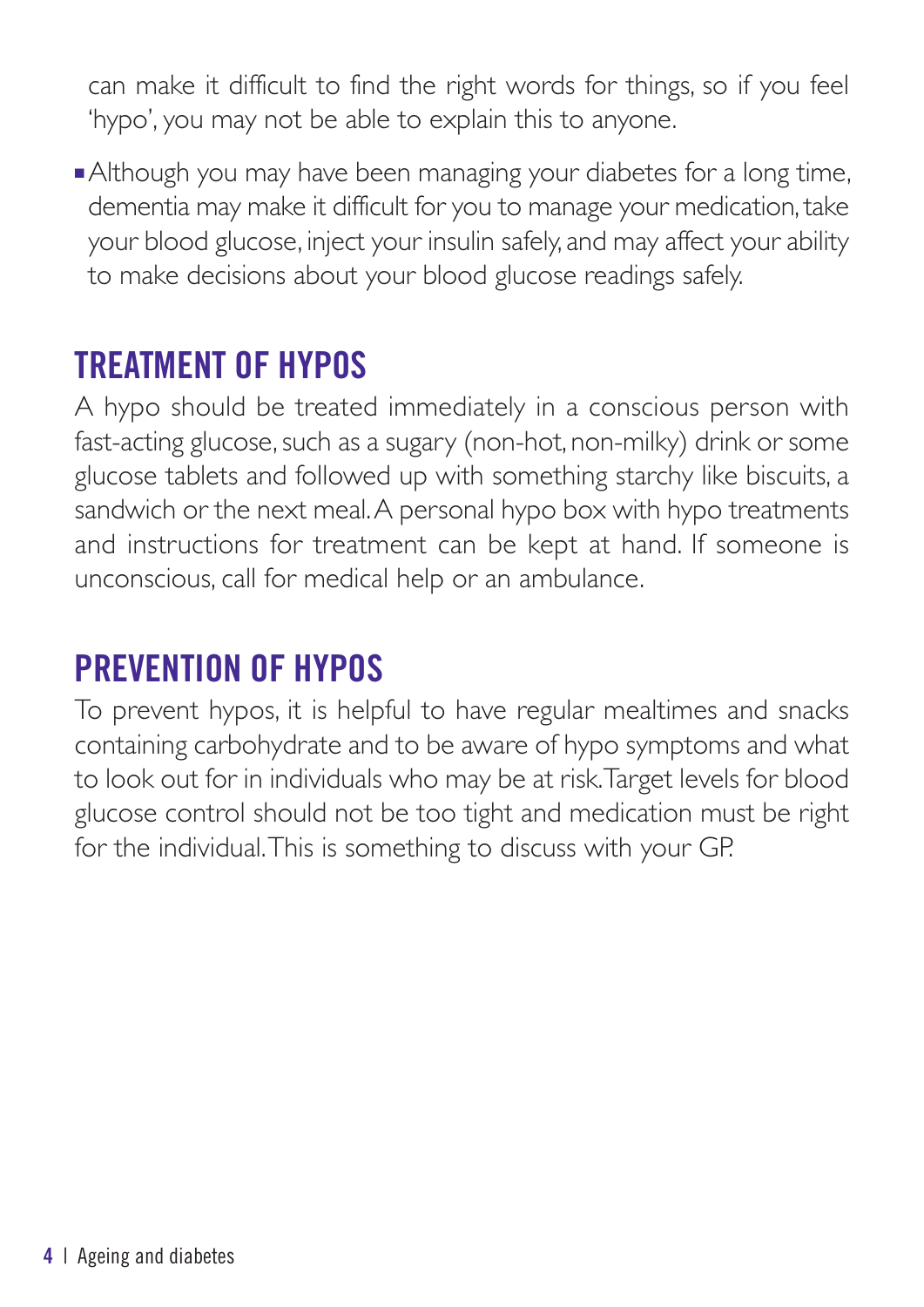## **MENTAL HEALTH AND WELL-BEING**

Depression is more common in people with long-term conditions but may not be diagnosed. Pain from neuropathy, foot ulcers and side effects of medication can all contribute to depression. Anything which affects mental well-being may affect ability to successfully manage diabetes.

## **ILLNESS AND HOSPITAL ADMISSION**

Blood glucose can rise quickly during illness, particularly in older people who are dehydrated. When ill or in hospital extra monitoring, medication and care may be needed. Care plans need to explain what support you need if you are ill and when to seek medical attention. If you take your care plan with you to hospital it will help staff to understand how you manage your diabetes.

## **MANAGING SELF-CARE**

Physical changes as you grow older may affect your ability to look after yourself. Reduced vision and mobility may make it harder to spot problems with your feet when they are in their early stages. Urinary incontinence may be related to poor kidney function or poorly controlled diabetes.

It is very important to talk to your GP if you do have changes and to find out if they are related to your diabetes or something else.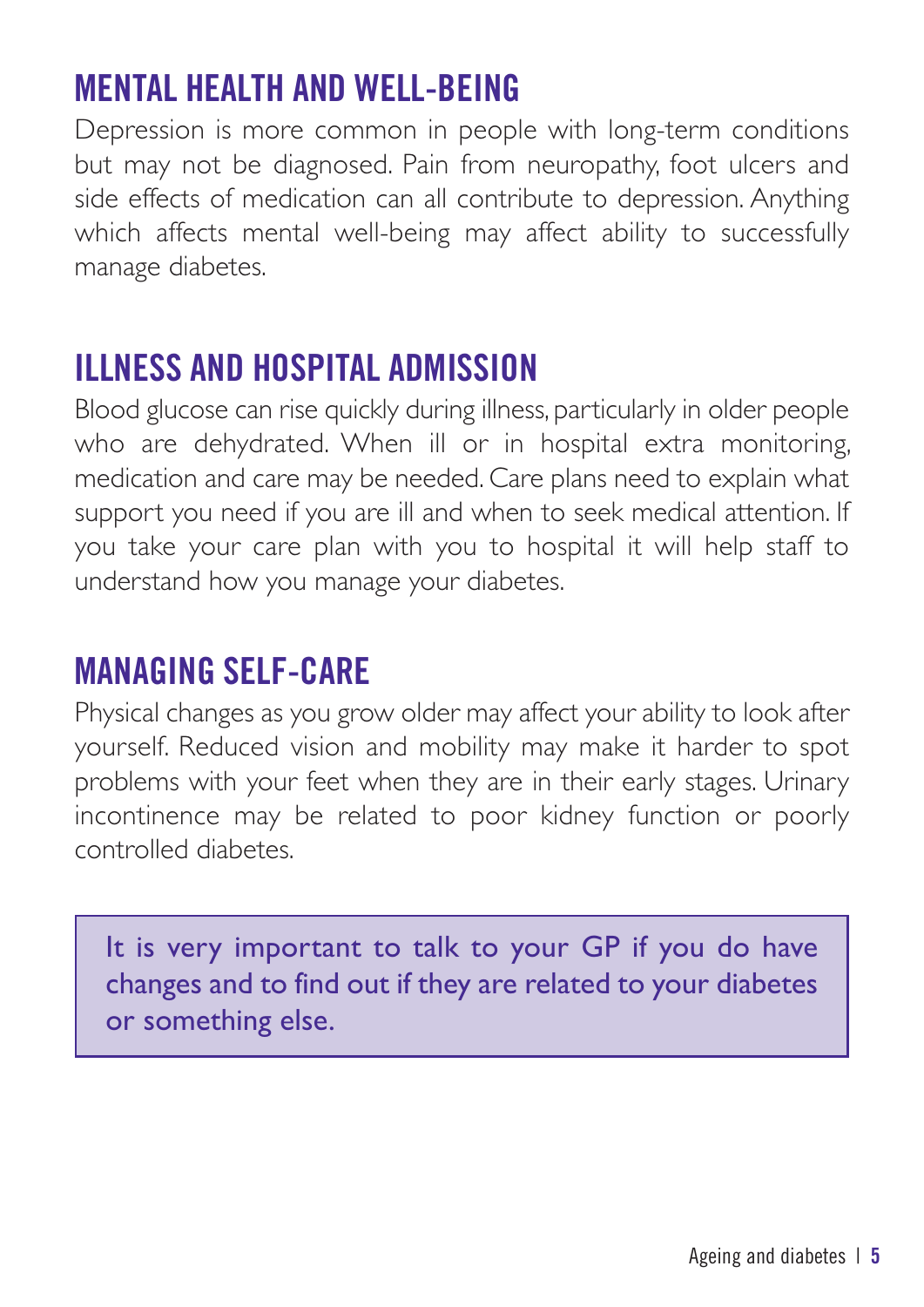## **DIABETES AND DEMENTIA - SOME TIPS ON MANAGING BOTH**

- As dementia progresses, you may become less able to manage your diabetes yourself.A regular review of your self-care ability will identify when you start to need help, and to keep you safe.
- <sup>n</sup> If you find it difficult to remember to take your medication regularly, ask your doctor if it is possible to simplify your diabetes tablets so they can be taken just once daily.
- **If you find it difficult to swallow tablets, some medications are available** as a syrup or powder.
- <sup>n</sup> If you take insulin injections, you may also be able to reduce the number of injections you have each day.
- If you cannot remember how to inject your insulin, or often forget to give it, your GP can arrange for a nurse to do this for you if required.
- <sup>n</sup> Your GP or diabetes team may also be able to change your diabetes treatment to one that does not cause 'hypos'.
- **If** you are losing weight or having problems with eating, ask your GP to refer you to a dietitian for advice.
- <sup>n</sup> If you find it difficult to recognise 'hypos',or are unable to tell someone that you feel 'hypo', make sure your carer can recognise 'hypos', knows how to treat them, and always has some 'hypo' treatments available.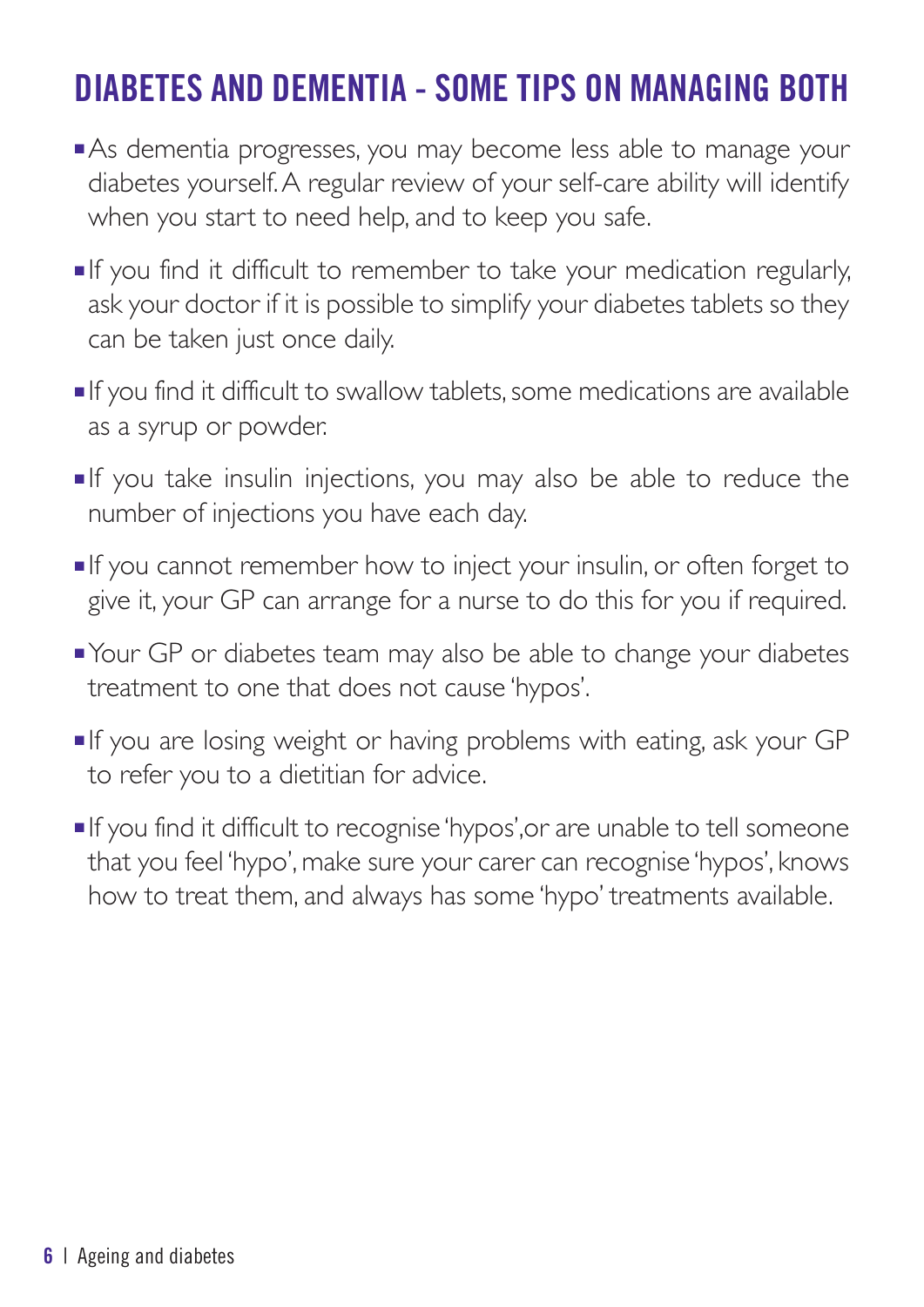# **FREQUENTLY ASKED QUESTIONS:**

#### **WHAT CAN I DO IF I KEEP FORGETTING MY INSULIN INJECTION?**

You may benefit from a device which attaches to your injection pen which will tell you when your last dose of insulin was taken - ask your GP or Diabetes Specialist Nurse for more information.

If you think that you regularly forget your insulin injections, you or your relative or carer can ask for support from your GP, social services or call our lewish Care Helpline on 020 8922 2222.

#### **WHAT DO I DO IF I THINK I HAVE FORGOTTEN TO TAKE MY TABLETS?**

It is not safe to take the tablets in case you have already taken them and have an overdose - wait until your next dose is due.

If this has happened before, you should discuss this with your GP who could organise your tablets in a Dossett Box. (This organises your tablets into times and days so you are able to see when they should be taken and also if you have missed any).

#### **WHAT IF I AM ILL AND UNABLE TO TAKE MY MEDICATION?**

Your GP or Diabetes Specialist Nurse can give you information on steps to take if you are ill - keep this information in a place you will be able to find easily when you need it.

If you are ill, drink sugar- free fluids every hour. If you are unable to eat your usual meals, replace these with small easily digested foods like ice cream, yogurt, milky drinks and soups.